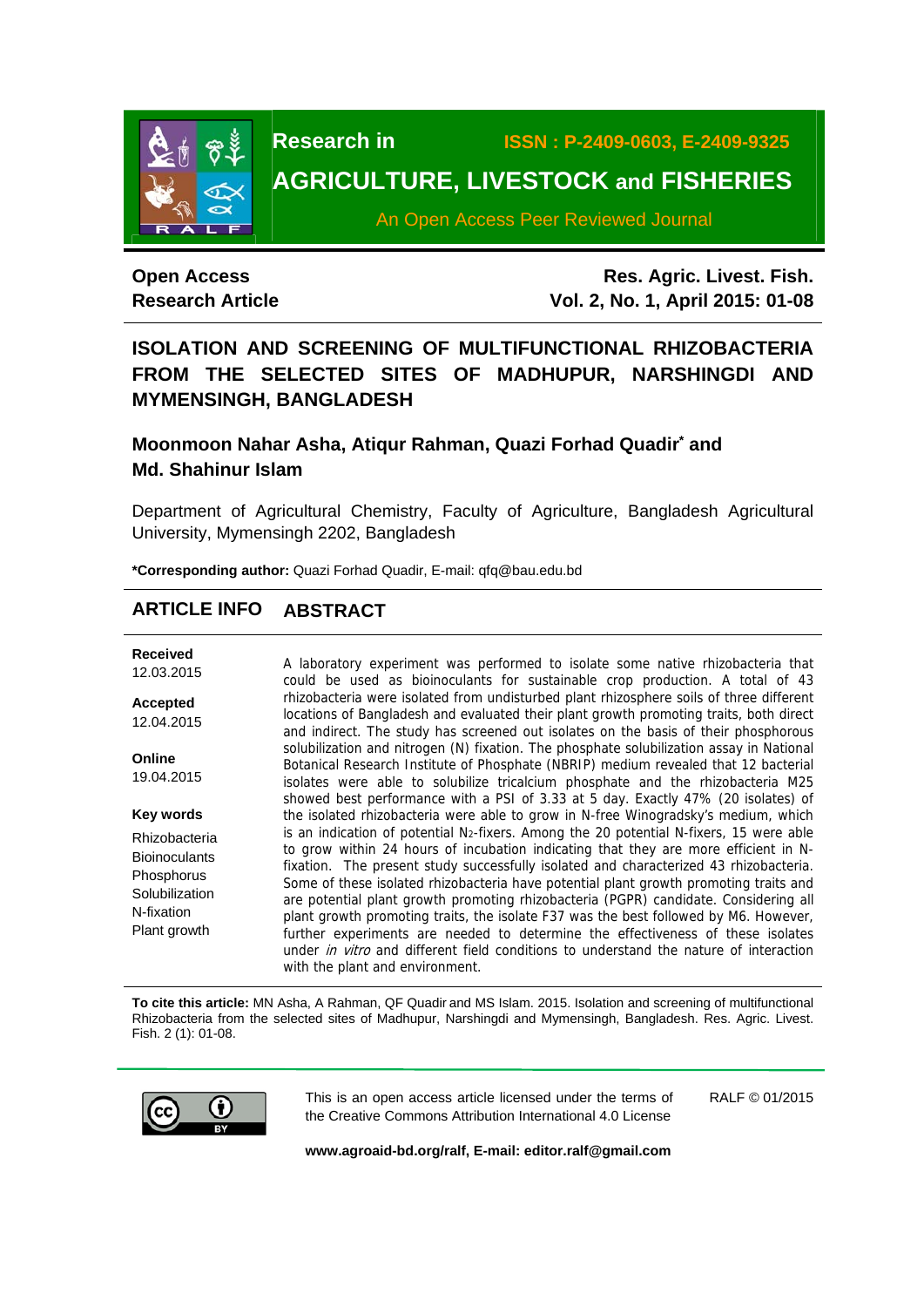### **INTRUDUCTION**

In recent years, focus has been on the use of plant growth promoting rhizobacteria (PGPR) as an alternative, environmentally friendly and effective strategy for plant control (Babalola and Glick, 2012; Patel *et al.,* 2012). Research on plants associated with microorganisms is currently expanding quite rapidly with the identification of new bacterial strains, which are more effective in promoting plant growth (Trivedi and Pandey, 2008). PGPR are among the most complex, diverse, and important assemblages in the biosphere (Khan, 2005). They are considered as a group of beneficial free living soil bacteria for sustainable agriculture and environment (Babalola, 2010).

PGPR are characterized by a number of activities, which include the capacity to colonize plant roots surfaces closely adhering to soil interface, increase mineral nutrient solubilization (i.e. P) and N- fixation (Khan, 2005; Shanab *et al.,* 2003) promote plant growth and yield, suppress plant diseases and soil borne pathogens by the production of hydrogen cyanide (HCN), siderophores, antibiotics, and/or competition for nutrients (Kamnev and Lelie, 2000; Shanab *et al.,* 2003; Idris *et al.,* 2007). Furthermore, PGPR improve plant stress tolerance especially to drought, salinity, metal toxicity and production of phytohormones such as indole-3-acetic acid (IAA) (Khan *et al.,* 2009; Verma *et al.,* 2010; Figueiredo *et al.,* 2010).

 Research and development on beneficial rhizobacteriaas well as information on the exploitation of other plant growth promotional activities in Bangladesh is scanty. Though Atiqur *et al.,* (2010) have contributions relating those activities. The undisturbed forest flora of Madhupur and Narshingdi may harbour diverse rhizobacteria which may be rhizosphere competent, i.e. able to compete well with other rhizosphere microbes for nutrients secreted by the root. The present study was aimed to isolate and purify the rhizobacteria from the forest flora of Madhupur, Narshingdi and Mymensigh and to screen for P-solubilizing and N-fixing bacteria.

### **MATERIALS AND METHODS**

#### **Collection of rhizosphere plant samples**

 Fern (*Pteris* spp.) was collected from acidic soils of Madhupur forest, *Cyperus* spp. was collected from Rasulpur during the month of September 2013 and *Melastroma* samples were collected from red soils of Shivpur Upazilla, Narshingdi and Botanical Garden of Bangladesh Agricultural University, Mymensingh during January 2013. Plant samples were collected along with their root and carefully kept in plastic bags, labeled and sealed (in order to minimize the evaporation loss) and stored in a refrigerator at 4°C. A total of four plant samples were collected for the isolation of rhizosphere bacterial isolates.

#### **Isolation and purification of bacterial strains**

 All the glassware including petridishes were sterilized for 20 minutes at 120°C by autoclave (Model: JSAC-80 JSR). A small part of roots from each sample were separately taken in a test tube. After pouring 10 mL of sterilized distilled water, vigourous shaking was done in bio-safety cabinet (Model: JSCB-900SB JSR). At the end of shaking, the samples were serially diluted upto  $10^{-1}$  and  $10^{-2}$  with sterilized distilled water. Then, 2-3 drops from dilutions and originals were placed on nutrient broth agar (NBA) by Spread Plate Technique and incubated at 28°C for 48h in a microbial incubator (Model: EN-120, Nuve) (Atiqur, 2010). Several screenings were done to isolate pure cultures. Pure colonies were isolated and maintained on NBA plates at 4°C for further studies. For long term storage, the pure isolates were preserved in eppendorf tubes and stored in 10% glycerol solution at -20°C.

### **Characterization of bacterial strains**

### **Morphological characterization of bacterial strains**

 The bacterial isolates were grown in NBA medium (containing nutrient broth 1%, sucrose (1%, agar 1.5% and pH=6.5) and incubated in microbial incubator at 28°C for 24 hours to study their colony structure, shape, color, elevation and pigmentation. All the glassware and media were sterilized before incubation.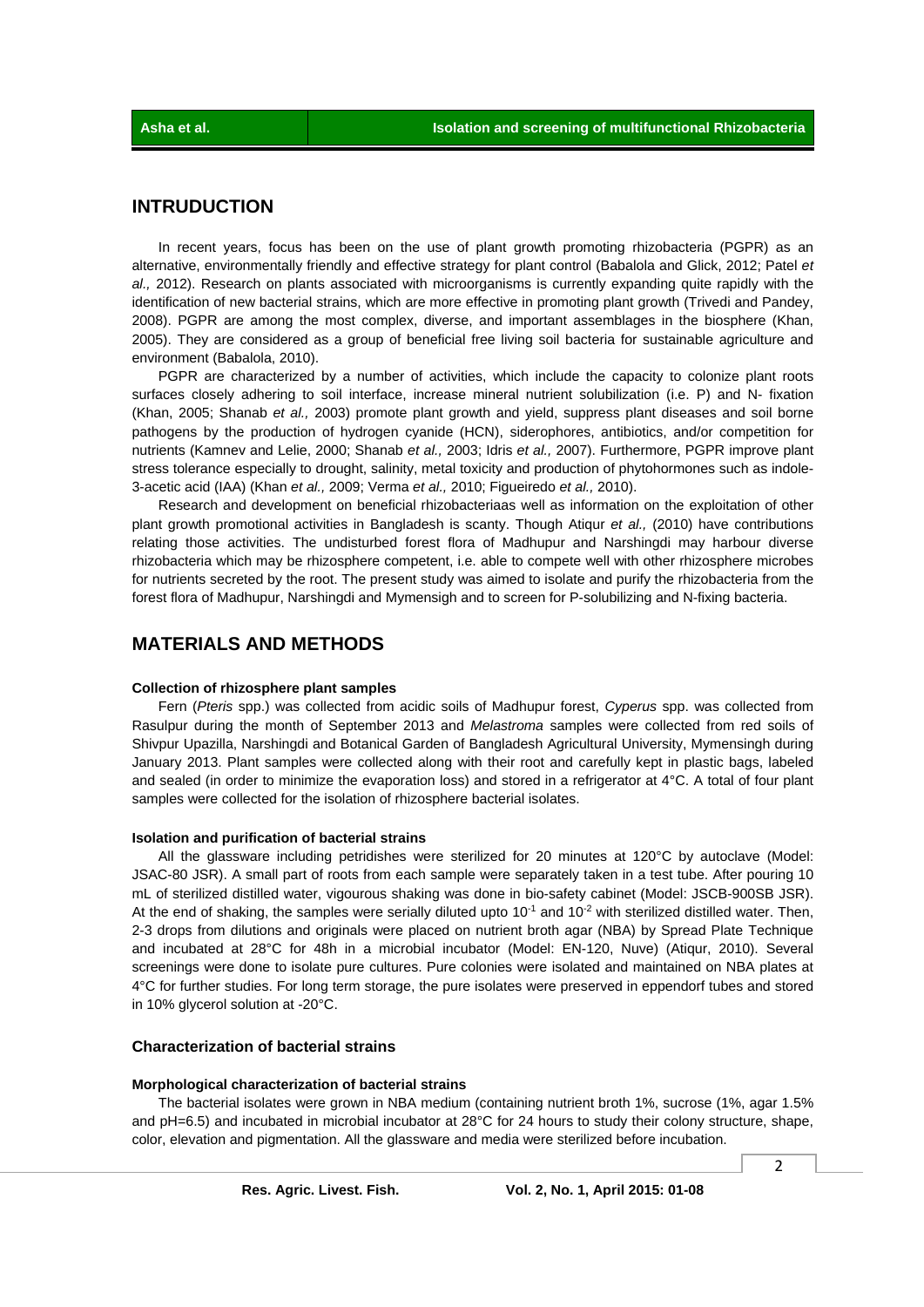### **Biochemical characterization of bacterial strains**

#### **Gram reaction test**

 To study the biochemical characteristics, all the bacterial isolates were grown in NBA medium and incubated in microbial incubator at 28°C for 48 hours. On glass slide a loopful of bacteria from a well grown colony was mixed with a drop of 3% KOH aqueous solution. Mixing was continued for less than l0 seconds. A toothpick was used for picking as well as mixing bacteria from a colony. The toothpick was raised a few centimeters from the glass slide. Strands of viscid material confirmed that the bacterium was gram-negative. Producing thread with a toothpick indicates that it was gram (+ve) bacteria (Ahmed, 2011).

### **Catalase test**

 A small amount of bacterial isolate was placed from culture onto a clean microscope slide. A few drops of  $H<sub>2</sub>O<sub>2</sub>$  were added onto the smear. A positive result is the rapid evolution of  $O<sub>2</sub>$  as evidenced by bubbling. A negative result is no bubbles or only a few scattered bubbles (Wheelis, 2008).

### **Screening for Phosphate Solubilizing Bacteria**

 All bacterial strains were tested by an agar assay using National Botanical Research Institute Phosphate (NBRIP) containing sucrose = 10 gL<sup>-1</sup>, Ca<sub>3</sub>(PO<sub>4</sub>)<sub>2</sub> = 5 g L<sup>-1</sup>, MgCl<sub>2</sub>.6H<sub>2</sub>O = 5 g L<sup>-1</sup>, MgSO<sub>4</sub>.7H<sub>2</sub>O = 0.25 g L<sup>-1</sup>, KCl = 0.2 g L<sup>-1</sup>, (NH<sub>4</sub>)<sub>2</sub>SO<sub>4</sub> = 0.1 g L<sup>-1</sup>, pH=7.0 medium supplemented with 1.5% agar (Nautiyal, 1999). Six strains per plate were stabbed in triplicate using sterile toothpicks. The halo and colony diameters were measured after 5 day of incubation of the plates at 25°C. The ability was described by the following equation (Edi *et al.,* 1996).

 Solubilization index = Colony diameter + Clearing zone Colony Diameter

### **Screening for N-fixing bacteria**

 To study nitrogen fixation ability of the bacteria, isolates were grown in modified Winogradsky's medium (Hashidoko *et al.,* 2002) which is an N-free medium. (Winogradsky's medium without tryptophan and yeast extract) and kept for 48 hours in microbial incubator at 28°C.

### **RESULTS**

### **Collection and isolation of bacteria**

 A total of 43 rhizobacterial strains as shown in Table 1 were successfully isolated from the rhizosplane of four plant root samples collected from red soils of Rasulpur area of Madhupur forest, Sonaimuri Upazila of Narshingdi and Botanical Garden of BAU, Mymensingh.

### **Morphological characteristics**

 The morphological characteristics of PGPR isolates varied widely. All the isolates produced different size, shape and elevation and pigment production capacity. Some of the rhizobacterial isolates showed clear pigment producing ability, while others are creamy, colorless or white in colour. The morphological characteristics of the isolated bacteria have been presented in Table 2.

### **Biochemical characteristics**

 All the isolates were studied for their biochemical characteristics. Both gram reaction and catalase tests were done. Among the 43 rhizobacteria, 17 isolates were gram negative and the rests were gram positive (Table 3). In catalase test, only 3 isolates were catalase negative (*viz.* M10, M11 and M31). Catalase positive bacteria was indicated by the production of bubble with  $3\%$  H<sub>2</sub>O<sub>2</sub>.

#### **Screening phosphate solubilizing bacteria**

 The isolated rhizobacteria were screened for P solubilizing capability using tricalcium phosphate. After five days of incubation in NBRIP agar medium, only 12 out of 43 isolates were able to grow and showed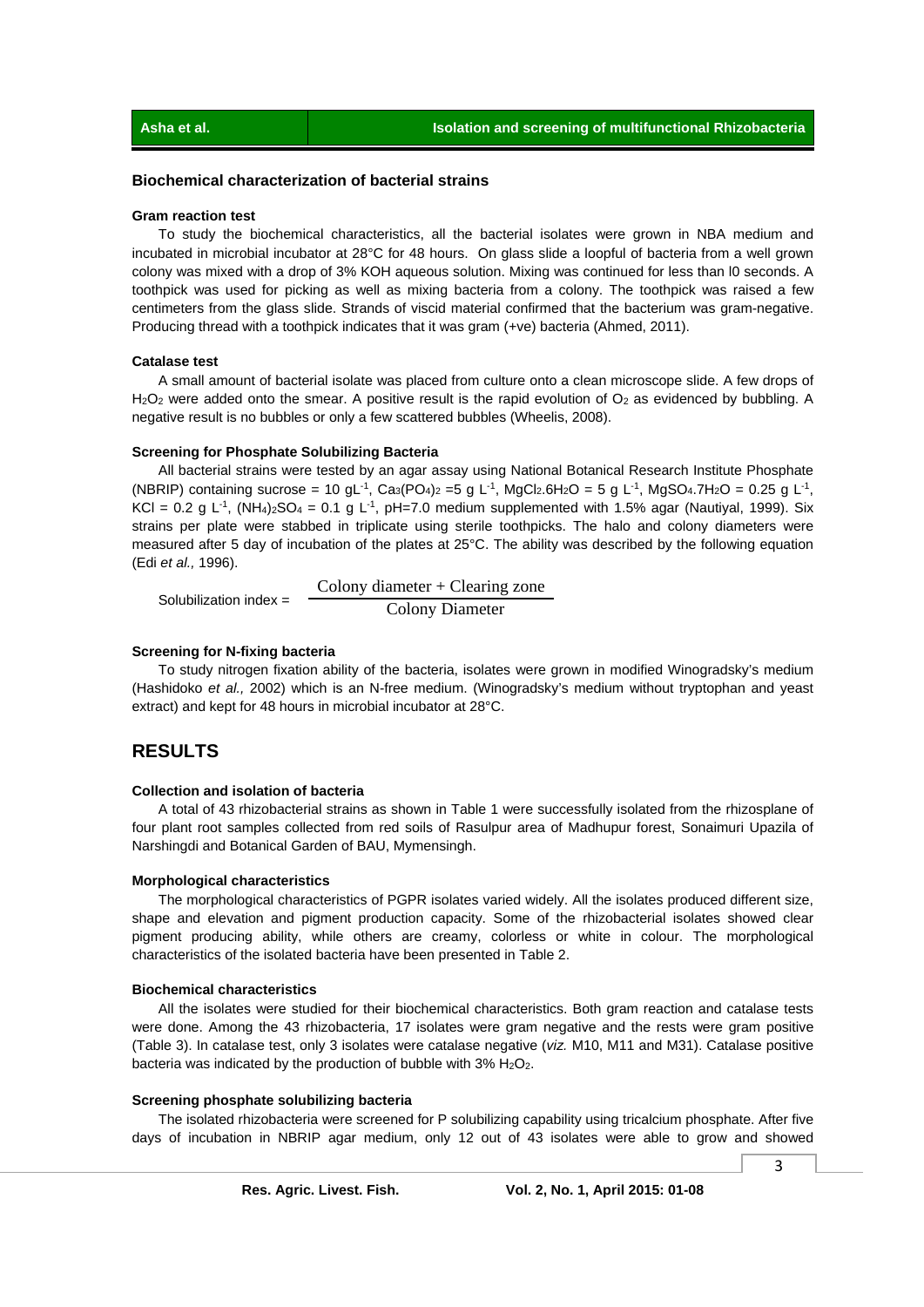phosphate solubilizing capacity in the form of Ca<sub>3</sub>(PO<sub>4</sub>)<sub>2</sub> with various phosphate solubilizing indexes. Out of 43 isolates, 12 isolates grew and solubilize phosphate on NBRIP medium as evidenced by hallow zone around the colony (Figure 1). The phosphate solubilizing capacity of the isolated rhizobacteria have been shown in Table 4.

 The remaining isolates were unable to grow in NBRIP medium. Among the solubilizers, 3 isolates showed weak solubilization (PSI<1.5, 5 showed moderate solubilization (PSI upto 2.5) and 5 isolates have high phosphate solubilizing capacity (PSI >2.5). Maximum phosphate solubilizing activity was shown by M25 (PSI 3.33) followed by F39 (PSI 3.0). Least P solubilization was exhibited by M35 (PSI 1.11).

### **Screening N-fixing Bacteria**

 To screen nitrogen fixing bacteria, N-free modified Winogradsky's medium was used. The bacteria able to grow in N-free medium were identified as nitrogen fixing bacteria. Among 43 isolates, 20 grew in N-free Winogradsky's medium with 15 isolates showing high growth only after 24 hours (Table 5).

| <b>Source</b>   | <b>Sampling location</b> | <b>Isolate code</b>                                                                    |
|-----------------|--------------------------|----------------------------------------------------------------------------------------|
| Melastroma spp. | Narshingdi               | M1, M2, M3, M4, M5, M6, M7, M8, M9, M10, M11, M12, M13,<br>M14, M15, M16, M17, M18     |
| Melastromaspp.  | Botanical garden         | M19, M20, M21, M22, M23, M24, M25, M26, M27, M28, M29,<br>M30, M31, M32, M33, M34, M35 |
| Pterisspp.      | Madhupur                 | F36, F37, F38, F39                                                                     |
| Cyperusspp.     | Rasulpur                 | FR40, FR41, FR42, FR43                                                                 |

**Table 1.** List of isolated Rhizobacteria from collected plant roots

| <b>Morphological properties</b> | <b>Isolate No.</b>                                                                                      |
|---------------------------------|---------------------------------------------------------------------------------------------------------|
| <b>Shape</b>                    |                                                                                                         |
| Round                           | M1, M2, M3, M4, M5, M7, M8, M9, M12, M16, M17, M19, M23, M25,<br>M26, M27, M28, M31, M32, M34, M35, F36 |
| Irregular                       | M6, M11, M13, M14, M18, M20, M21, M22, M24, M29, M30, M33, F37,<br>F38, F39, FR40, FR41, FR42, FR43     |
| Oval                            | M <sub>10</sub> , M <sub>15</sub>                                                                       |
| <b>Colour</b>                   |                                                                                                         |
| Deep red                        | M9, M12                                                                                                 |
| Grey                            | M <sub>5</sub>                                                                                          |
| Greyish                         | M1, M2, M7, M11, M40                                                                                    |
| Pink                            | M26                                                                                                     |
| <b>Reddish</b>                  | M23                                                                                                     |
| Red                             | M28, M30, M34                                                                                           |
| Slight green                    | M <sub>17</sub> , F <sub>37</sub> , F <sub>38</sub>                                                     |
| Slight red                      | M27                                                                                                     |
| Transparent                     | M32                                                                                                     |
| Whitish                         | M10, M13, M18, M20, M21, M25, FR41                                                                      |
| White                           | M3, M4, M8, M14, M15, M19, M22, M31, M33, M35, F39, FR42                                                |
| Yellowish                       | M16, M24                                                                                                |
| Yellow                          | M29, F36, FR43                                                                                          |
| <b>Elevation</b>                |                                                                                                         |
| Raised                          | All except M18, M22, M26                                                                                |
| Depressed                       | M18, M22, M26                                                                                           |

**Table 2.** Morphological characteristics of isolated Rhizobacteria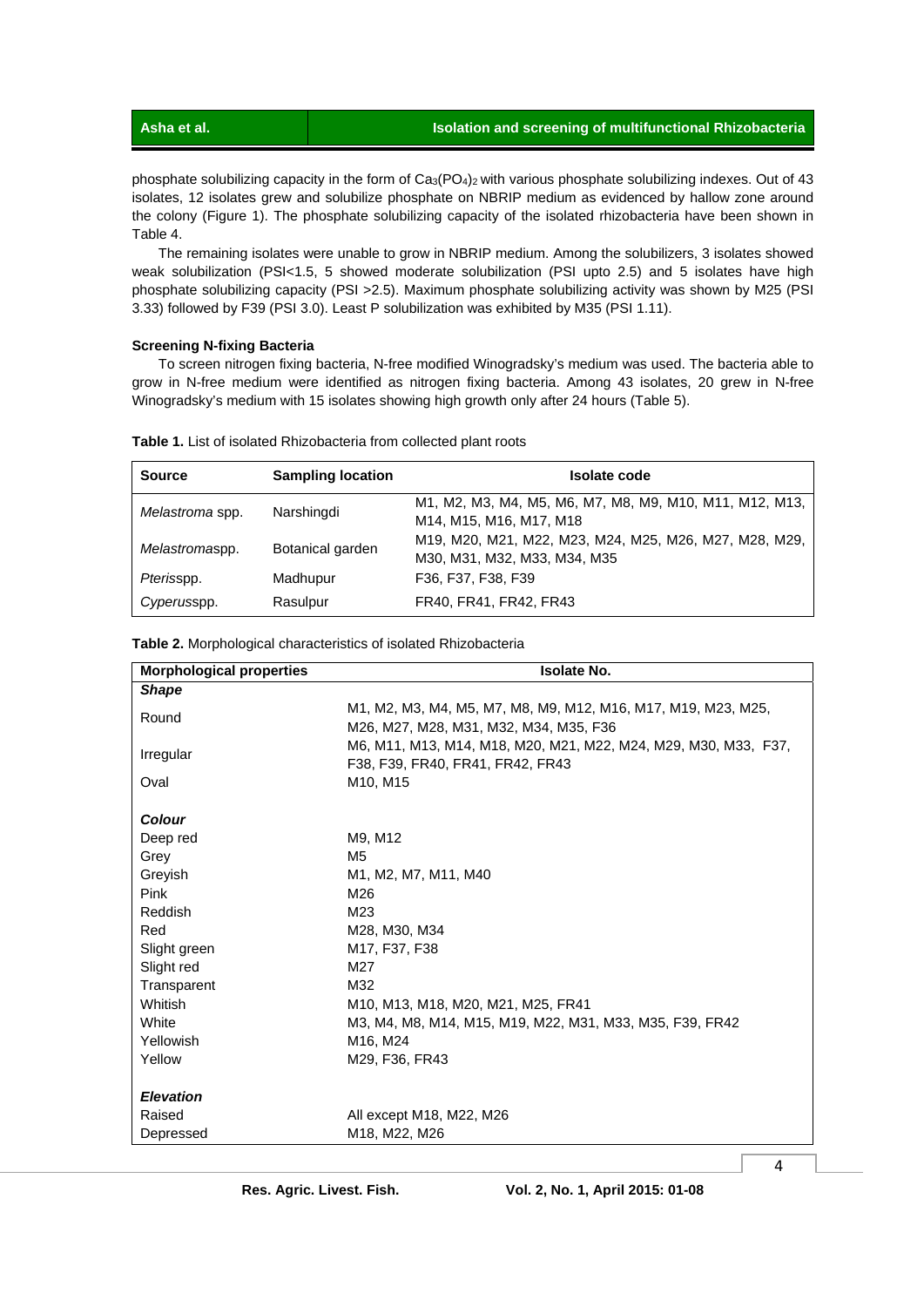|  |  | <b>Table 3.</b> Biochemical characteristics of isolated Rhizobacteria |
|--|--|-----------------------------------------------------------------------|
|--|--|-----------------------------------------------------------------------|

| <b>Biochemical</b> | <b>Isolate No.</b>                                                                                                                                                                                      |  |  |
|--------------------|---------------------------------------------------------------------------------------------------------------------------------------------------------------------------------------------------------|--|--|
| Characterization   |                                                                                                                                                                                                         |  |  |
| <b>Gram test</b>   |                                                                                                                                                                                                         |  |  |
| Gram (-)           | M1, M2, M11, M17, M19, M21, M22, M24, M27, M28, M34, M35, F37, F38,<br>F39. FR40                                                                                                                        |  |  |
| Gram $(+)$         | M3, M4, M5, M6, M7, M8, M9, M10, M12, M13, M14, M15, M16, M18, M20,<br>M23, M25, M26, M29, M30, M31, M32, M33, FR41, FR42, FR43                                                                         |  |  |
| Catalase test      |                                                                                                                                                                                                         |  |  |
| Catalase $(+)$     | M1, M2, M3, M4, M5, M6, M7, M8, M9, M12, M13, M14, M15, M16, M17, M18,<br>M19, M20, M21, M22, M23, M24, M25, M26, M27, M28, M29, M30, M32, M33,<br>M34, M35, F36, F37, F38, F39, FR40, FR41, FR42, FR43 |  |  |
| Catalase (-)       | M <sub>10</sub> . M <sub>11</sub> . M <sub>31</sub>                                                                                                                                                     |  |  |

**Table 4.** Phosphate solubilization capacity of isolated Rhizobacteria with PSI

| <b>PSI value</b> | <b>Isolate No.</b>                                                         |  |  |
|------------------|----------------------------------------------------------------------------|--|--|
|                  | M3, M5, M7, M8, M9, M10, M12, M13, M14, M15, M18, M19, M20, M21, M22, M23, |  |  |
| $0.0 - 1.0$      | M24, M26, M27, M28, M29, M30, M31, M32, M33, M34, , F36, FR40, FR41, FR42, |  |  |
|                  | FR43                                                                       |  |  |
| $1.0 - 2.0$      | M4. M11. M16. M35                                                          |  |  |
| $2.0 - 3.0$      | M1, M2, M6, M17, F37, F38, F39                                             |  |  |
| $3.0 - 4.0$      | M25                                                                        |  |  |

**Table 5.** Bacterial isolates response in N free media

| <b>Growth in N free</b><br>Medium* | <b>Isolate No.</b>                                                      |  |  |
|------------------------------------|-------------------------------------------------------------------------|--|--|
| $\overline{\phantom{a}}$           | M3, M4, M5, M6, M8, M9, M12, M19, M21, M24, M26, M27, M28, M29, M30,    |  |  |
|                                    | M32, M33, M34, M35, F38, F39, FR41, FR42, FR43                          |  |  |
|                                    | M7. M22. M25. FR40                                                      |  |  |
| ++                                 | M1, M2, M10, M11, M13, M14, M15, M16, M17, M18, M20, M23, M31, F36, F37 |  |  |

\*(-), (+) and (++) designate low, medium and high bacterial growth, respectively in N-free Winogradsky's medium after 24 hrs.

### **DISCUSSION**

 Plants provide a nutrient rich habitat for the growth and development of various groups of microorganisms, especially bacteria. Bacteria profit from plants because of the enhanced availability of nutrients and plants. In turn, plant benefit from the bacterial associations by growth enhancement, stress reduction or protection from pathogens. In present study, 43 rhizobacteria were isolated from 4 root samples collected from undisturbed red soils of Madhupur, forest soil of Narshingdi and one samples collected from Botanical Garden of Bangladesh Agricultural University, Mymensingh. The morphological and biochemical characteristics of the isolates were studied which revealed that the undisturbed rhizosphere was a rich source of diverse group of rhizobacteria. The isolated rhizobacteria varied in shape, colour, pigment production and other morphological features studied.

 Identification and characterization of plant growth promoting traits of the rhizobacteria is an important step in determining their potential utilization in sustainable soil management and crop production system. The beneficial effect of rhizobacteria on plant growth stimulation may be due to a number of mechanisms. To determine the potential of plant growth stimulation, all the 43 isolated rhizobacteria were studied for their biofunctionalities. The isolates were tested for their mineral phosphate solubilization and growth under N-free conditions and the results were discussed in following sections.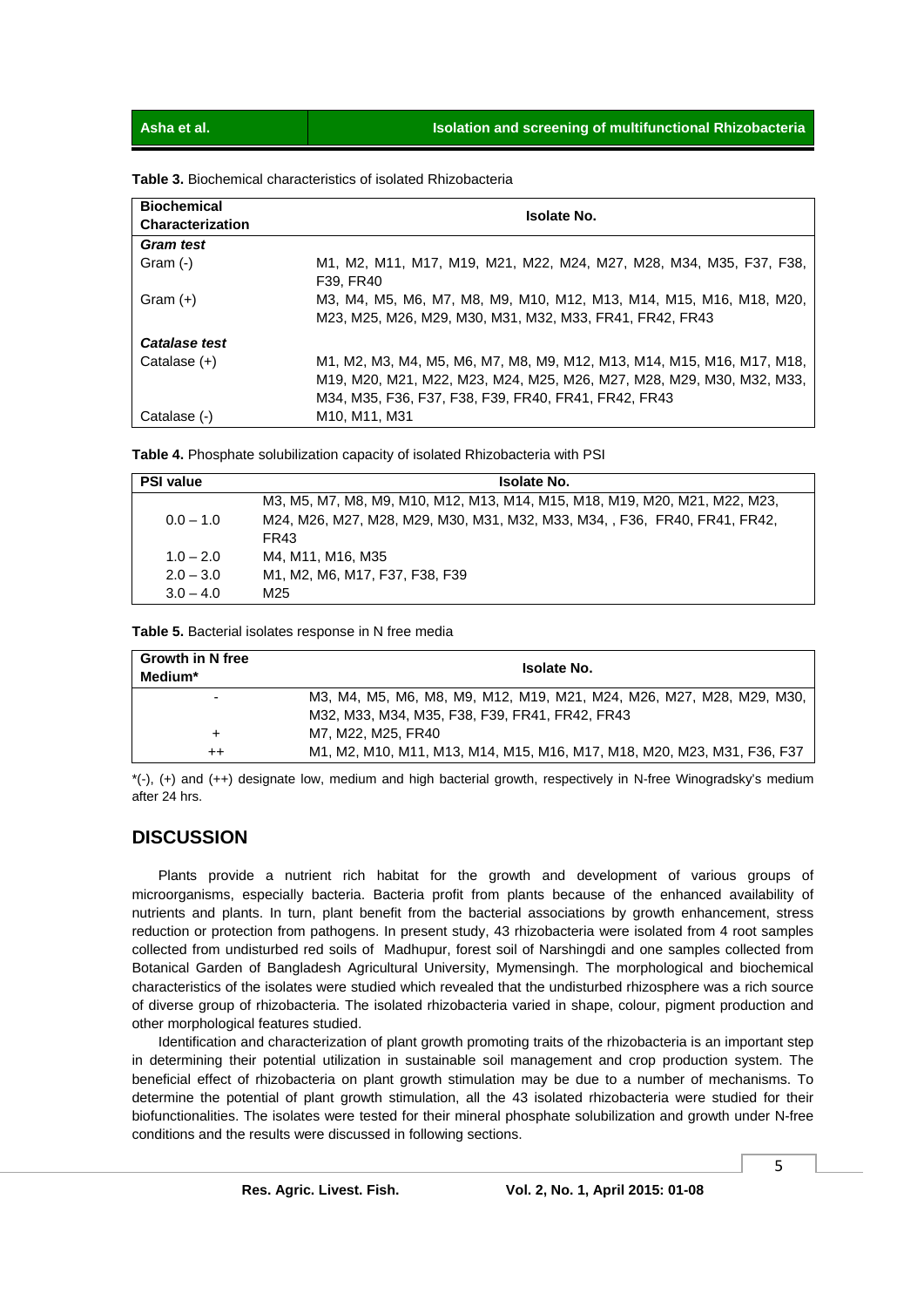

**Figure 1.** Bacterial isolates showing P-solubilization in NBRIP media supplemented with tricalcium phosphate. Hallow zones around the bacterial colony indicates phosphate solubilization.

#### **Phosphate solubilization**

 Phosphorus is a major essential macronutrient for biological growth and development. Plant growth is often limited by insufficient phosphate availability. The low solubility of common phosphates such as Ca3(PO4)2, hydroxyapatite and aluminium phosphate may cause low phosphate availability in agricultural soils. Microorganisms offer a biological rescue system capable of solubilizing the insoluble inorganic P of soil and make it available to the plants. The ability of some microorganisms to convert insoluble P to an accessible form, like orthophosphate, an important trait in a PGPB for increasing plant yields (Chen *et al.,* 2006). High proportion of phosphate solubilizing microbes is concentrated in the rhizosphere and they are metabolically more active than other sources (Vazquez *et al.,* 2000).

 Qualitative P-solubilization potential estimated by observing the large clear/halo zones on agar media revealed that out of 43 bacterial isolates tested, 12 isolates had P-solublizing ability (Table 4) in agar medium supplemented with insoluble  $Ca_3(PO_4)_2$ . The isolates exhibited different degrees of phosphate solublizing capacity as revealed by PS index ranging from 1.11 to 3.33 (at day 5). The isolated rhizobacteria showed variation in their phosphate solubilization capacity. This variation in P-solubilization by the rhizobacteria might be due to difference in their organic acids production capacity both in terms of amount and type of acids. Similar results were reported by Rashid *et al*. (2004). The rhizobacterial isolates M25 and F39 showed the highest P solubilization (PSI >3) in plate culture which is generally a reliable method for preliminary screening and characterization of P-solubilizing microorganisms. In order to precisely characterize the isolates for their P-solubilization ability, liquid culture and field trial of the P-solubilizers identified through plate assay. The cause of P solubilization could probably be due to secretion of organic acids, such as gluconic, 2-ketogluconic, oxalic, citric, acetic, malic, and succinic acid (Zaidi *et al.* 2009).

 The ability of several isolates to solubilize tricalcium phosphate *in vitro* suggested the application of those isolates in crop fields. Rodriguez and Fraga (1999) studied that *Pseudomonas* and other PSB like *Bacillus* and *Rhizobium* were capable of increasing the availability of P in soil. Specifically, all those isolates might be potential inoculants for alkaline soil based on the ability to solubilize phosphate bounded by calcium which mostly exists in alkaline soils (Goldstein, 1995). Soil inoculation with PSB has been shown to improve solubilization of fixed soil P and applied phosphates resulting in higher crop yields (Nautiyal and Mehta, 2001).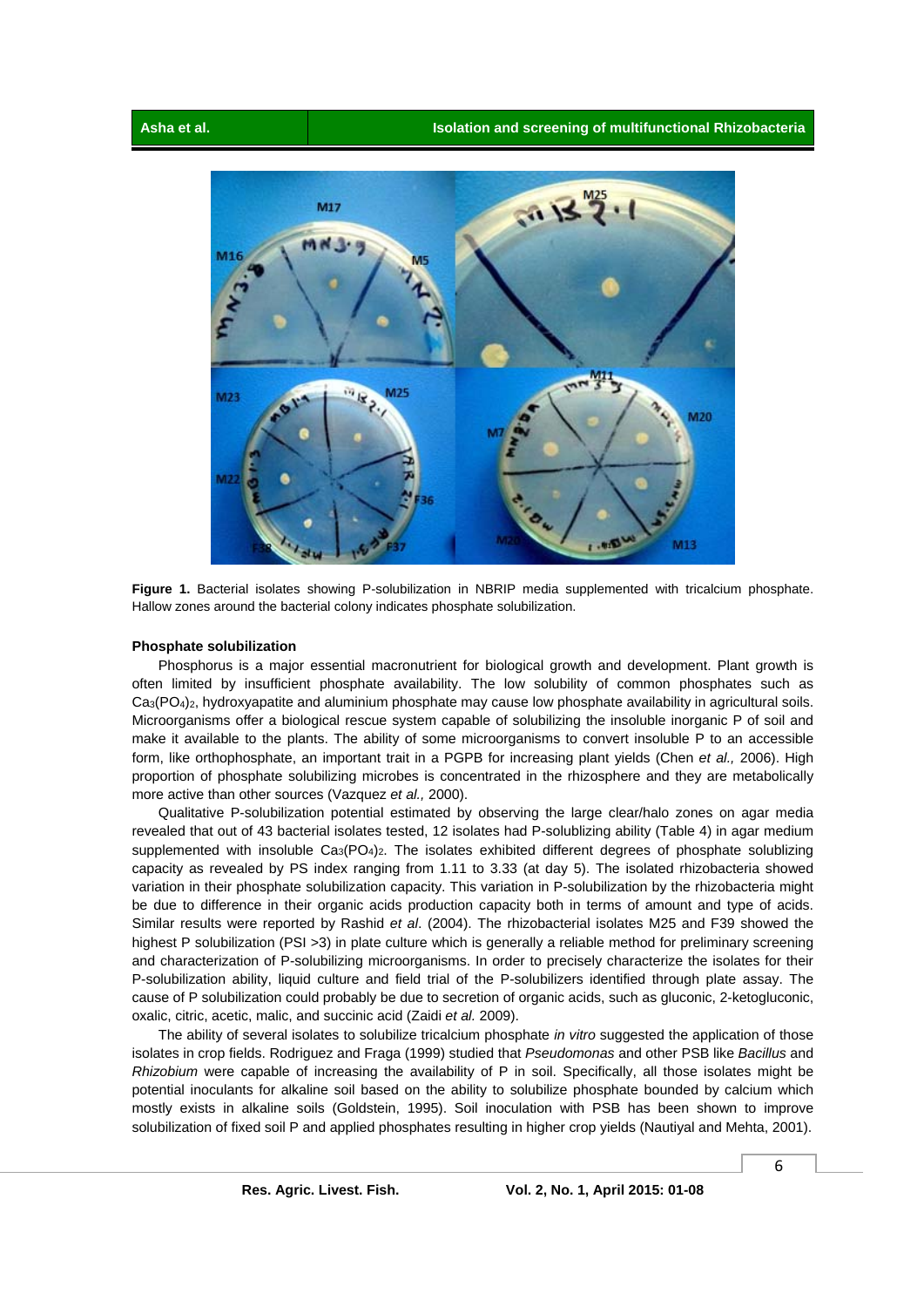Several PSB could also promote plant growth by rendering phosphate into solution more than they need for their metabolism and the surplus can be absorbed by plant (Kloepper et al., 1980).

### **Nitrogen fixation**

 Nitrogen is the most significant yield-limiting element in many agricultural production systems. The nitrogen-fixing bacteria have stimulating effect on the plant; they are able to fix the nitrogen in symbiosis with leguminous plants using the nitrogenase enzyme. Biological  $N_2$  fixation is gaining importance in rice ecosystem because of current concern on the environmental and soil health that are caused by the continuous use of nitrogenous fertilizers and the need for improved sustainable rice productivity.

 Therefore, the isolated rhizobacteria were tested for their response in N-free medium. Of the 43 isolates, 19 grew in the medium indicating that these bacteria were able to utilize the atmospheric nitrogen. Fifteen rhizobacterial isolates showed high growth response only after 24 hours, while others grew after 48 hours of incubation. The remaining isolated bacteria (24) could not grow in N-free medium indicating that these bacteria were unable to utilize atmospheric  $N_2$  and therefore, these bacteria are non  $N_2$ -fixing bacteria. However, to confirm their N-fixing ability, acetylene reduction assay and NifH gene identification is necessary before their intended utilization as PGPR.

### **CONCLUSION**

 Further study is needed to evaluate microbe-microbe and plant-microbe-environment interactions and their plant growth-promoting activities to ensure their use in a sustainable manner in crop production system.

### **COMPETING INTEREST**

The authors declare that they have no competing interests.

### **ACKNOWLEDGEMENTS**

 The research work was funded by Ministry of Science and Technology (MOST), Bangladesh and HEQEP-AIF Sub-project (CP#2013). Authors would like to thank Mr. Istiaq Ahmed for his kind assistance during the conduction of the research work.

### **REFERENCES**

- 1. Ahmed I, 2011. Isolation and characterization of As resistant bacteria from the contaminated soil and their effects on seed germination of rice, MS Thesis, Department of Agricultural Chemistry, Bangladesh Agricultural University.
- 2. Atiqur R, IR Sitepu, S Tang, and Y Hashidoko, 2010. Salkowski's reagent test as a primary screening index for functionalities of rhizobacteria isolated from wild dipterocarp samplings growing naturally on medium-strongly acidic tropical peat soil. Journal of Bioscience, Biotechnology and Biochemistry, 74: 2202-2208.
- 3. Babalola OO, 2010. Beneficial bacteria of agriculture importance. Biotechnological Letters, 32: 1559- 1570.
- 4. Babalola OO and BR Glick, 2012. Indigenous African agriculture and plant associated microbes: Current practice and future transgenic prospects. Scientific Research Essays, 7: 2431-2439.
- 5. Chen YP, PD Rekha, AB Arun, FT Shen, WA Lai, and CC Young, 2006. Phosphate solubilizing bacteria from subtropical soil and their tricalcium phosphate solubilizing abilities. Applied Soil Ecology, 34: 33-41.
- 6. Edi PM, AM Moawad, and PLG Vlek, 1996. Effect of phosphate-solubilizing Pseudomonas putida on the growth of maize and its survival in the rhizosphere. Indonesia Journal of Crop Science, 11: 13-23.